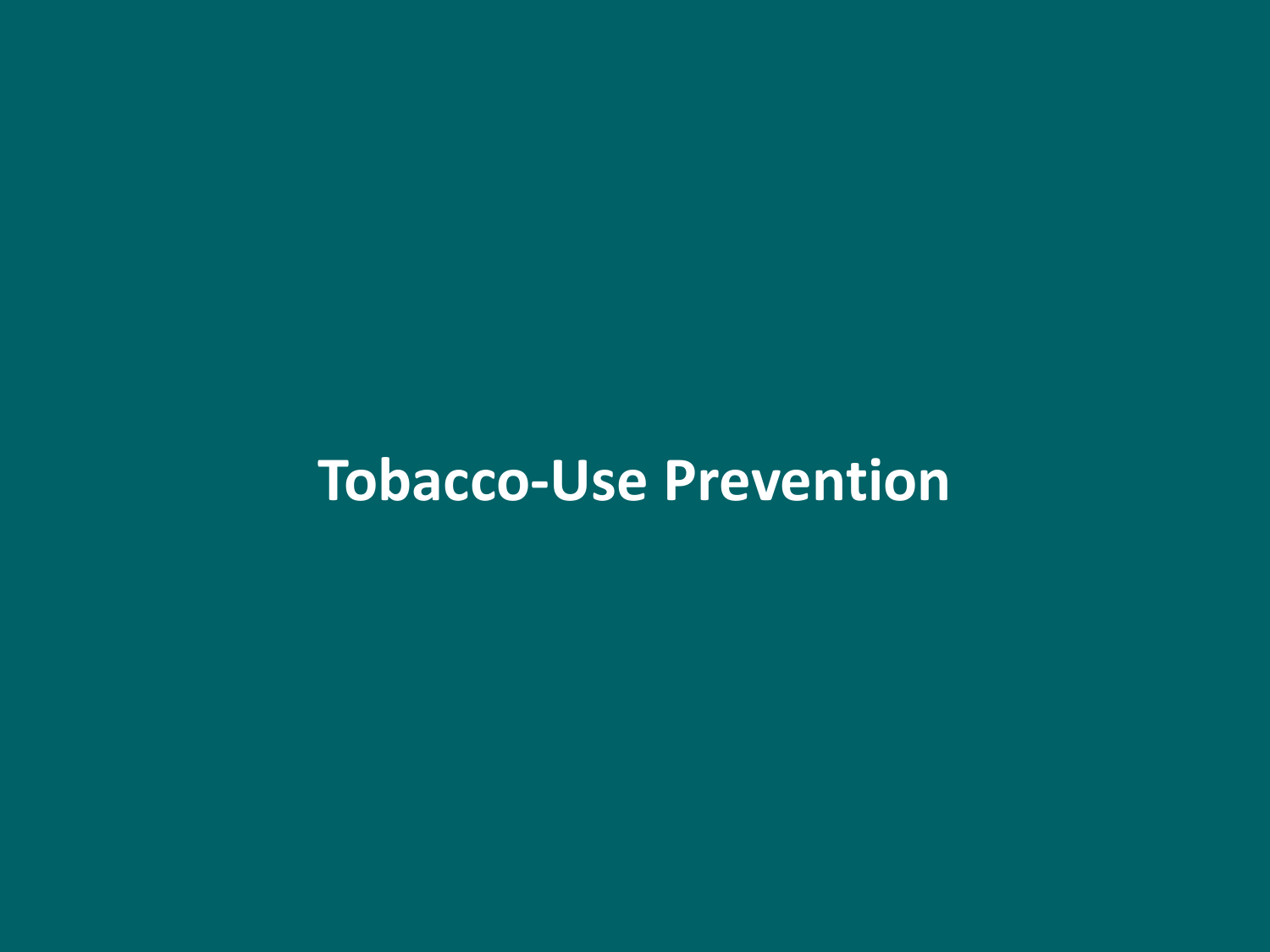#### **Percentage of secondary schools that prohibit all tobacco use at all times in all locations\***



**\*Prohibit the use of all tobacco, including cigarettes, smokeless tobacco, cigars, and pipes, by students, faculty and school staff, and visitors, in school buildings, outside on school grounds, on school buses or other vehicles used to transport students, and at off-campus, school-sponsored events, during school hours and non-school hours.**

*School Health Profiles, 2018*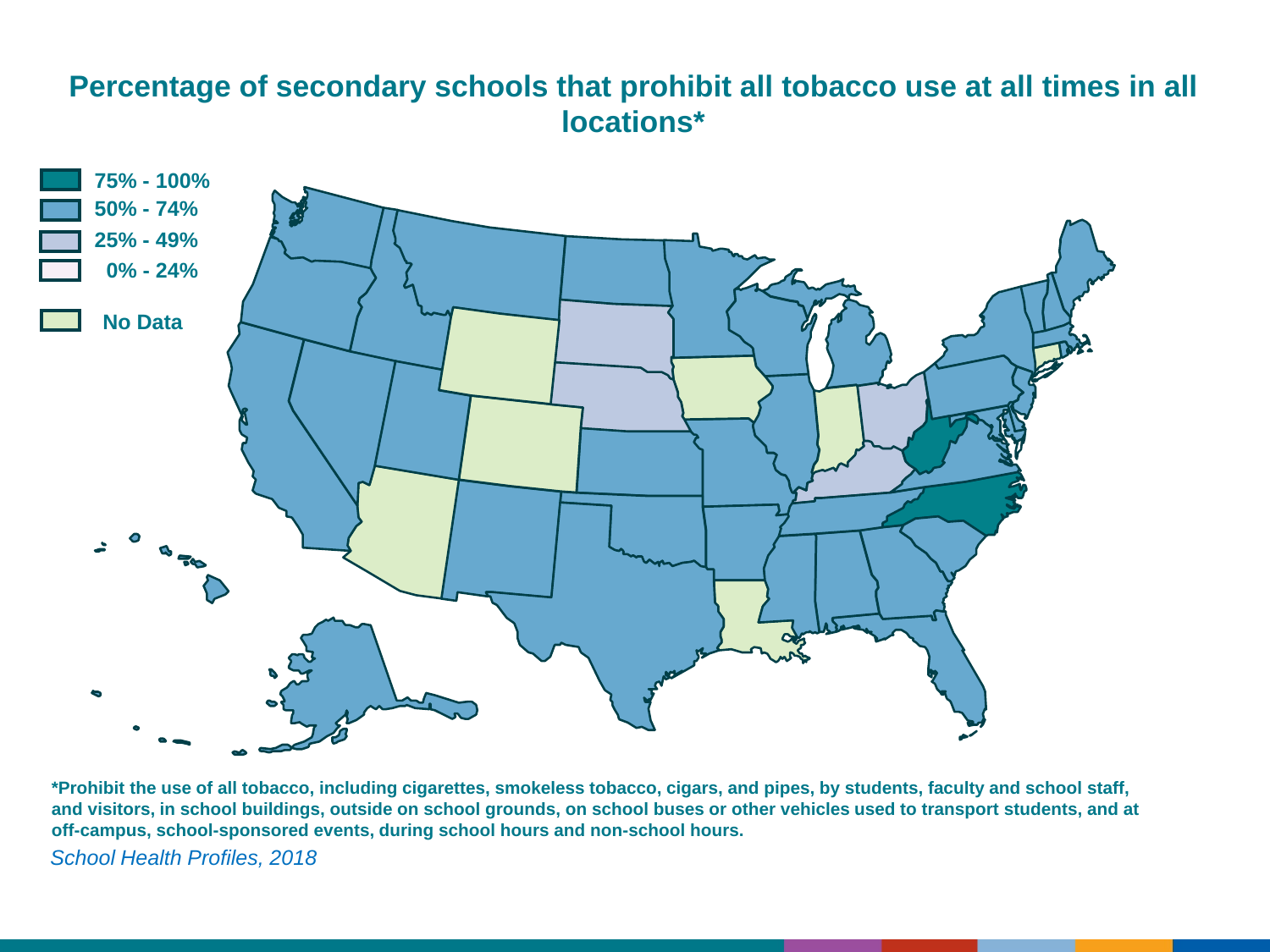## **Percentage of secondary schools that prohibit the use of electronic vapor products\* by students during any school-related activity**



**\*Such as e-cigarettes, vape pipes, and hookah pens.**

*School Health Profiles, 2018*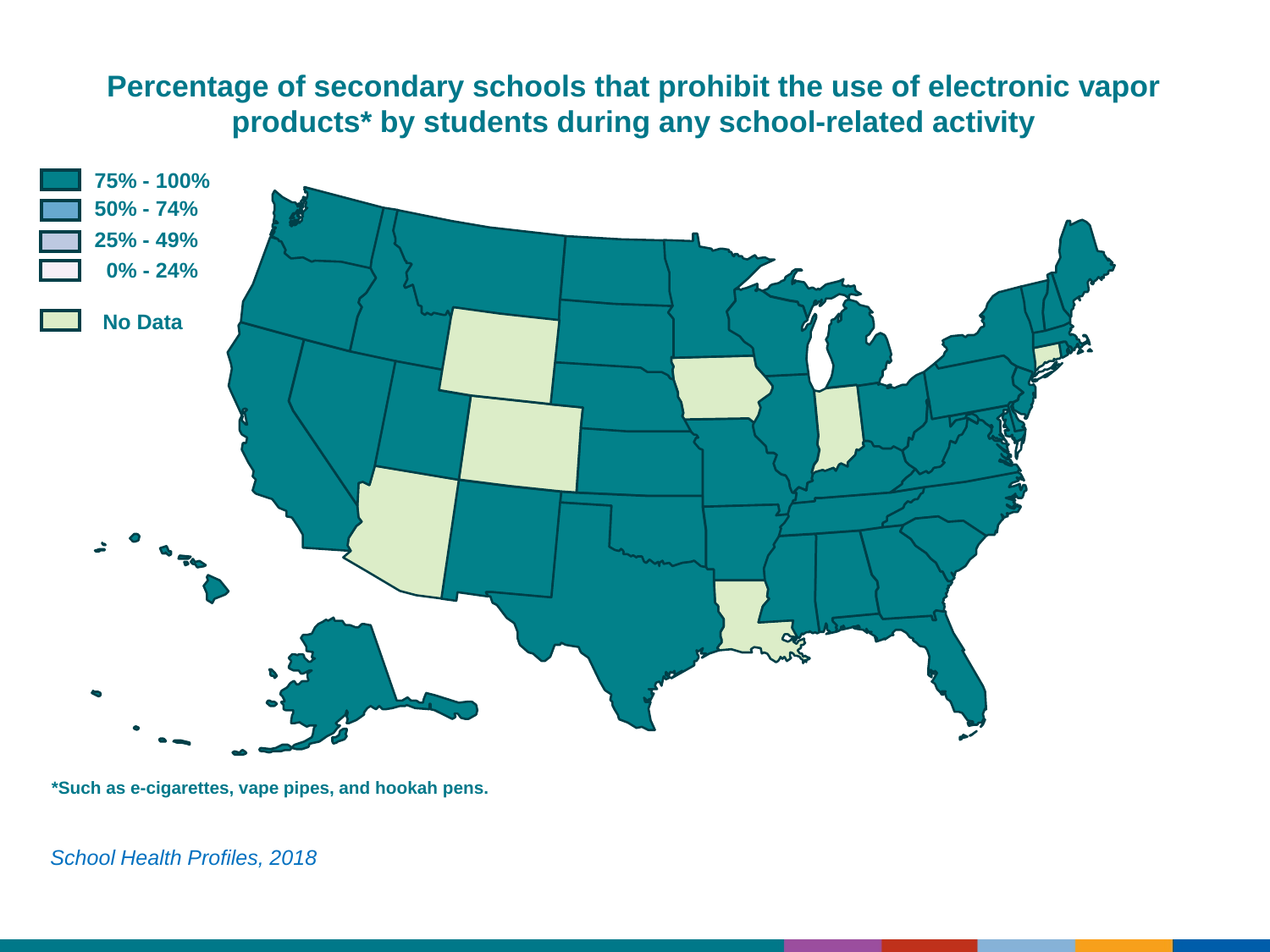### **Percentage of secondary schools that tried to increase student knowledge on tobacco-use prevention in a required course**

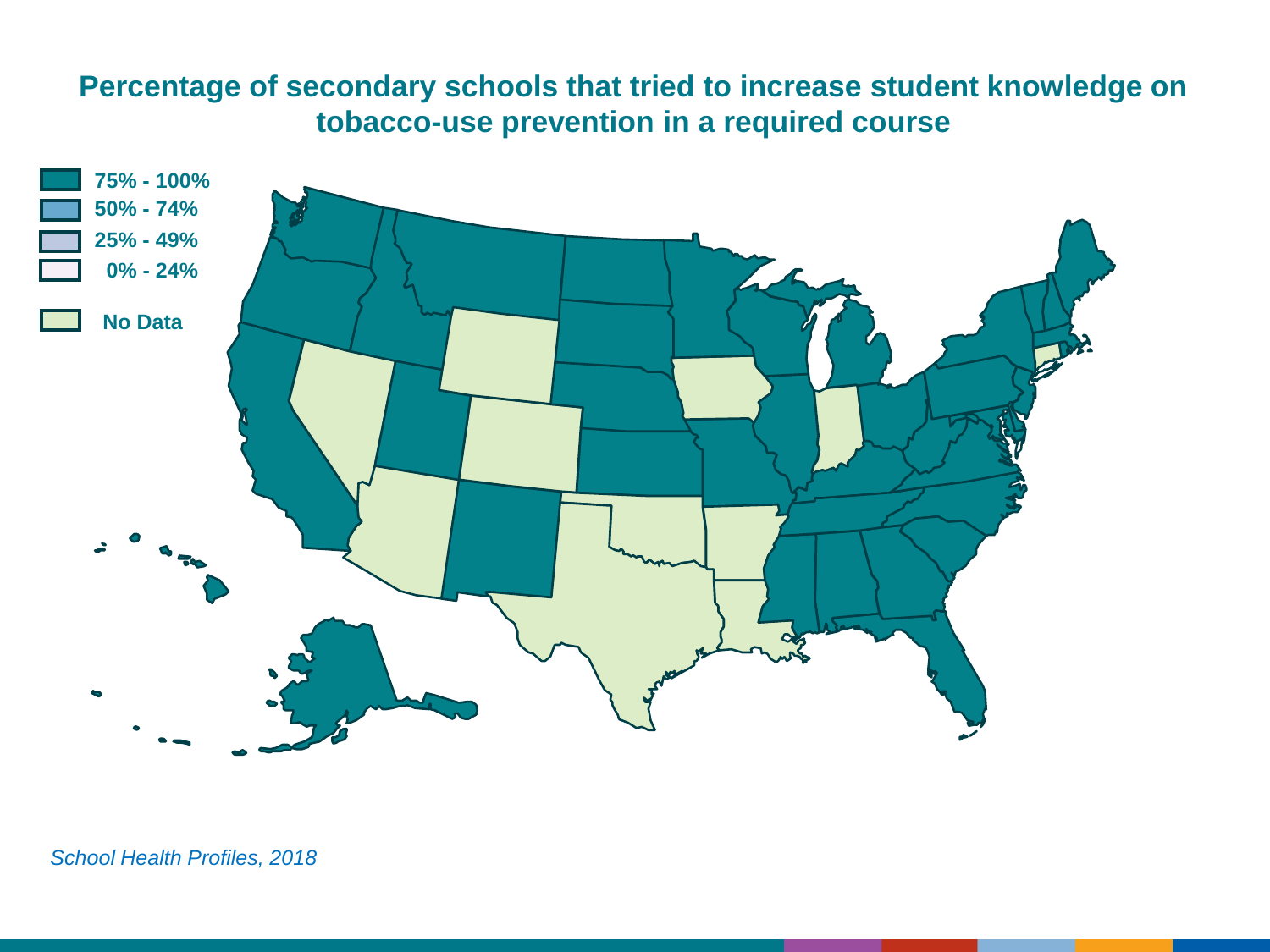## **Percentage of secondary schools that taught 19 key tobacco-use prevention topics in a required course**